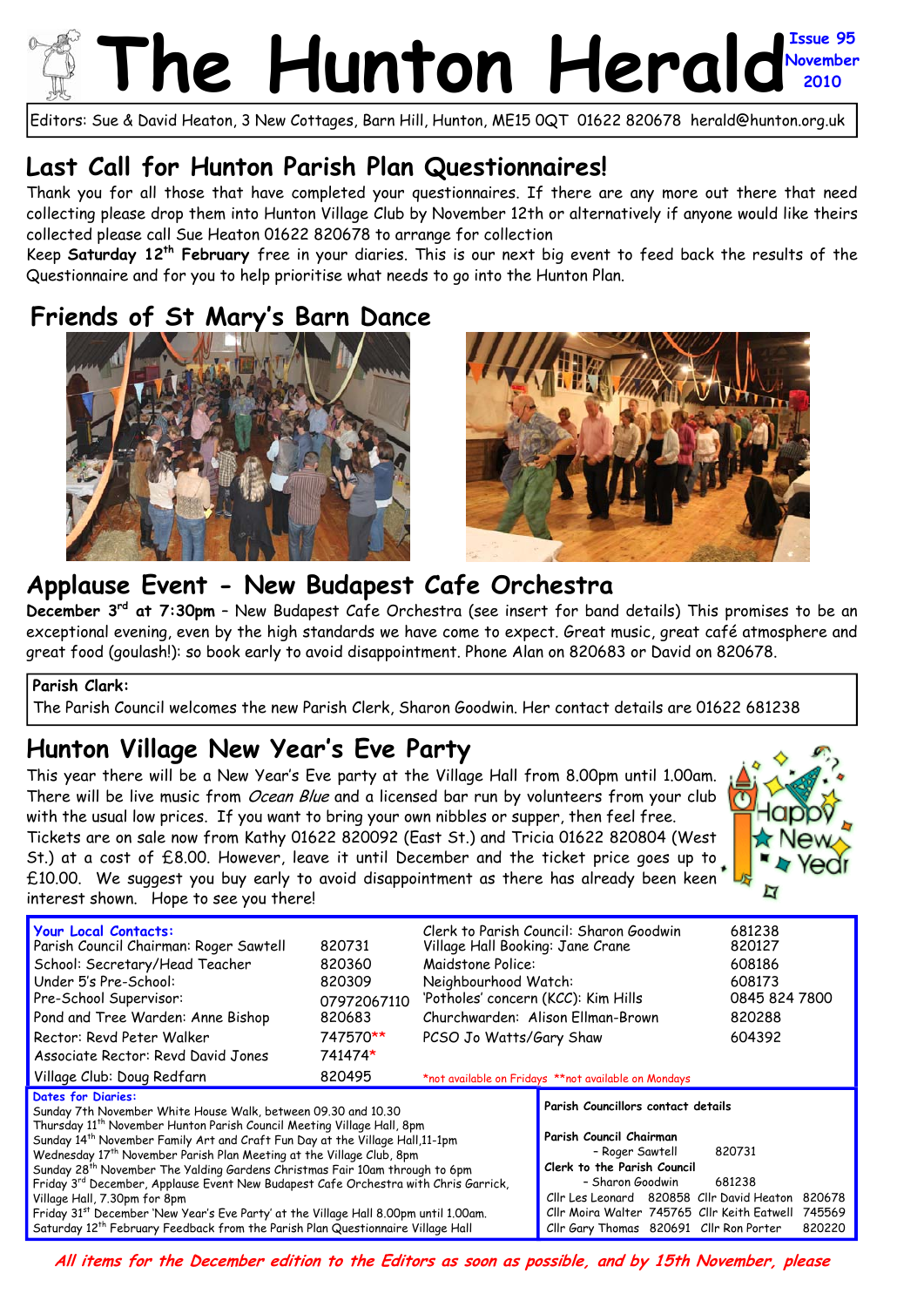#### Hi All

Remember how fleeting is my life! Rather a morbid thought as we get older, yet those words from Psalm 89 v 47 bring life and its meaning and purpose to the forefront in our thoughts. November is a 'remembering' month in so many ways. The changing of the clock reminds us that winter is not far off. The old rhyme, Remember, Remember the 5<sup>th</sup> of November... the mists and large piles of leaves collected by the road sweeper on my way to school, and the daily bonfires and resultant smoke they created when lit; and finally the haunting sound of the Act of Remembrance at the Cenotaph, of marching feet and the singing of 'O God our help in ages past'' and the last post.

Remembrance is part of life. We learn from the past and recall sad and happy moments and reflect on the experiences that have formed our lives. In one sense it is looking back and if that is all then we remain in the past with memories and the older we get those memories can well be tinged with regret. But memories can inform us of the opportunities we have been given and are still open to us.

In the Bible, the children of Israel, were reminded over and over again of their past. How their forefathers experienced God's goodness on their journey to the Promised Land, of slavery, of famine, and also of God's goodness to them when they followed his commands. Remembering was a way of being certain about the present and having confidence in the future in the ways that God had dealt with his people in the past. It's too easy to forget what we learn from the past. When we do that, life can become so uncertain and unsure.

So for me Remembrance Sunday reminds me of so much that war brings, and leaves us with, in terms of suffering and pain, and so often brings little of the peace that we fought to bring about. It reminds us of the futility of some many of our actions when we put our trust in ourselves and not in God. We hear the words 'Age shall not weary them nor the years condemn. At the going down of the sun and in the morning, we will remember them.' Yet sadly their sacrifice given for us is not learnt. Remembering includes 'learning and applying' so this year as we stand for those two minutes out of the just over  $5\frac{1}{4}$  million minutes in a year, stand to remember what we have done or are doing to bring about the peace in the world we long to live in. David

### **Yalding Gardens Christmas Fair**

Come and visit The Yalding Gardens Christmas Fair on Sunday 28<sup>th</sup> November at Yalding Gardens, Benover Road, Yalding, ME18 6EX. Entrance will be free and it will begin at 10am through to 6pm so there will be plenty of opportunity to stock up on your Christmas presents and have some fun.

We are offering something slightly different at our Christmas Fair. As well as having a varied range of creative and delicious products we will be hosting a range of workshops. These will focus on skills such as Wreath Making by Blooming Green of Channel 4's My Dream Farm fame and other interesting crafts. Keep an eye on our website www.yaldinggardens.org where we will post more information about these soon. There will be delicious seasonal fayre on offer to keep all our visitors fed and watered, we have asked Father Christmas if he will pay us a visit so the kids can meet him and collect a small gift, and there will be a whole host of fun and games for old and young. Of course we will offer a variety of refreshments to keep you shopping!

We are inviting a carefully selected range of local retailers as our aim is to have a really interesting variety of stalls offering the best products to our discerning audience, keep checking our website www.yaldinggardens.org as we will have the up to date list of exhibitors on there.

## **Harvest in Hunton**

More than 70 people went to the Harvest Lunch in the Village Hall and, judging by the noise level, a good time was had by all! Long tables were set with green tablecloths and decorated with apples, grapes and flowers. After many years of cold meats and salads, hot shepherd's pie for everyone came as a nice surprise. This was followed by a variety of puddings including blackberry and apple crumble, apple and plum crumbles, profiteroles and ginger pudding. The meal was rounded off with cheese and coffee. Many helpers made surprisingly light work of catering for such a large number. A variety of people had cooked the pies and puddings and there were lots of willing hands to help with clearing tables and washing up. A bar was run by Hunton Club and there



was also a raffle. The lunch followed the Harvest Festival service led by David Jones in St Mary's Church. The full church had been transformed with beautiful autumnal flower arrangements in reds, yellows and gold and the service included several favourite Harvest hymns. Liz Oliver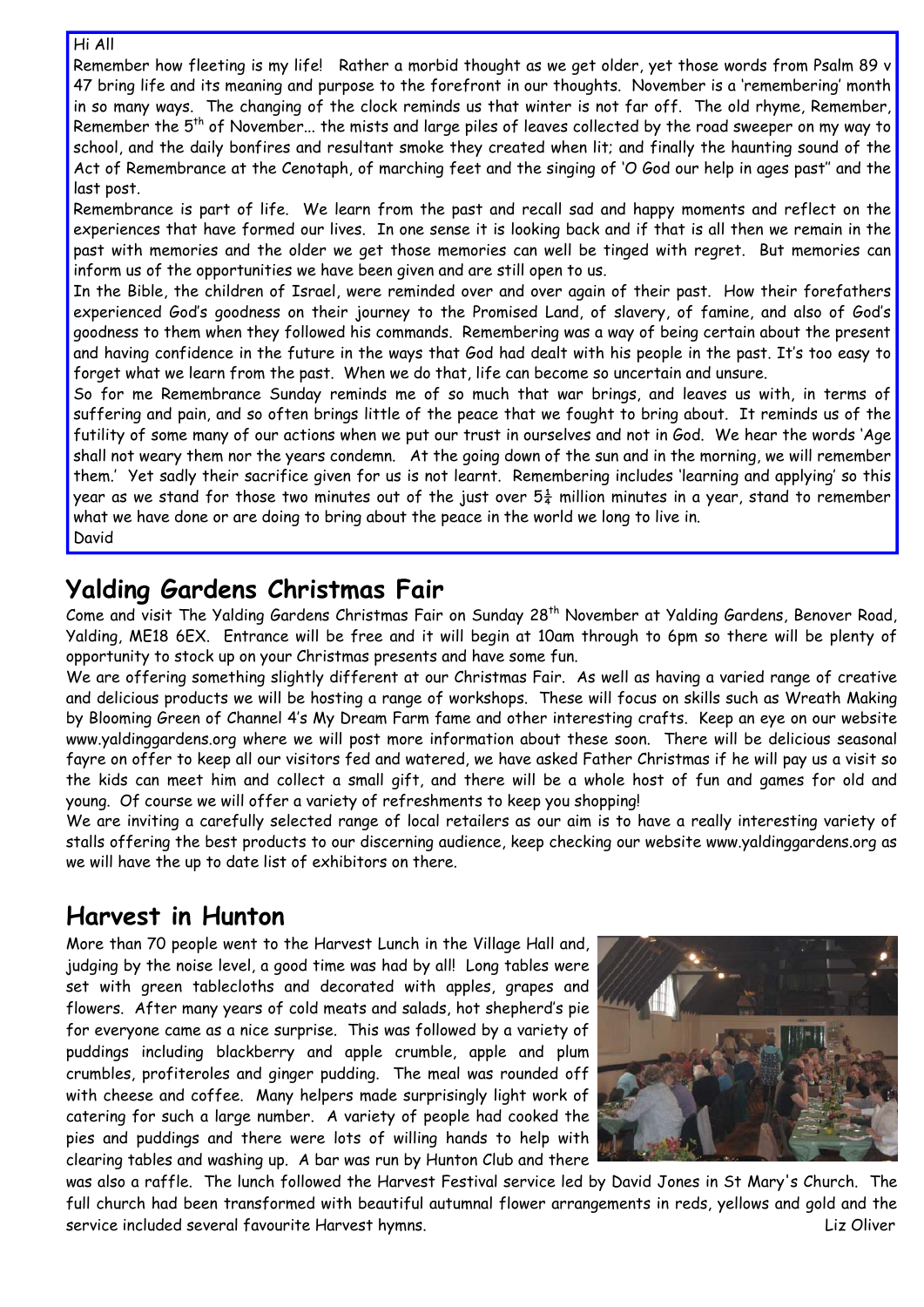# **Hunton Club Book Club**

### **October 2010 Review – 'Killing Floor' by Lee Child**

'Killing Floor' is Lee Child's first book, and introduces the reader to Jack Reacher who is now the main character in fifteen crime thrillers. In 'Killing Floor' Reacher arrives by chance in Margrave, a small town in Georgia, where he is very quickly arrested for the first murder to be committed in the town for thirty years. He soon discovers that the town is not as idyllic as it first appears and as nasty secrets are revealed, the body count mounts and Reacher sets about uncovering a major crime conspiracy.

The Book Club came to the conclusion that Reacher is a very 'blokeish' fantasy – a 6'5" mysterious drifter who throws away and replaces his clothes when they need washing and is able to slug his way out of any trouble that comes his way. The first half of the book seemed quite promising but most of the group thought that the constant beatings and killings were gratuitous and that the story dragged on far longer than was necessary. Lee Child is undoubtedly a very popular and successful author in this genre, but the majority of the group thought 'Killing Floor' was overlong and too violent.

Our score for this book was 4.5 out 10, with marks ranging from 2-6. The book for November is 'Mansfield Park' by Jane Austen. Tricia Nichols

# **Would you like to be a Member of a Book Group?**

The Hunton Village Club Book Group does not have any vacancies for new members. However, we are compiling a list of people interested in forming a second Hunton Village Club Book Group.

If you would like to find out a little more about how a book group works, or even join the new group, give me a call. The existing group meets at the club on the first Thursday of every month at 8.00pm. Should you wish to learn more we would welcome you to "sit" in with us at one of our meetings.

Other local book groups envy us our ready made venue at the Village Club. The other good news is that Joan at Yalding Library will even source the books for you – so no purchases are necessary.

So if you're interested call me, Tricia on 820804. We already have six people interested!

## **Autumn Walk**

On the 7th November 2010 The White House, West Farleigh is holding it's Autumn treasure hunt walk.

This is going to be a 5 mile circular walk starting and finishing at the pub and taking in the pretty village of Yalding and some fantastic views across the Weald of Kent. As an added challenge there will be various clues for you to answer as you go round with the possibility of winning a small prize. Apart from the fresh air and exercise the purpose of this walk is to raise much needed funds for two important charities, the first is the Old Folk Four a charity that provides food hampers to local elderly people at Christmas and the second is Buttercups Sanctuary for Goats, the only UK registered charity exclusively for goats, based just up the road in Boughton Monchelsea. You can set off any time between 09.30 and 10.30, take it at your own pace and be welcomed back with hot soup and a roaring log fire.

Cost is £5 for all those over 14, under 14s free and if you would be willing to raise even more, sponsor forms are available at the pub or at Buttercups, a prize will be awarded to the person who raises the most money. For more information please call Jan on 01622 820520 or Simon on 07980068792

# **Birds and your Garden East Farleigh Gardening Club**

East Farleigh Gardening Club will hold their Autumn meeting at 7.30pm on Thursday 11th November in the Church Hall, Lower Road. There will be an illustrated talk on the private lives of birds in our gardens (Surprising (even shocking) things you didn't know about our feathered friends!!!) by Ray Morris MSc (ornithology). There will be refreshments, a raffle and the opportunity to ask questions. Hunton villagers are very welcome to join us for the evening. Admission is £3. For further information call Sue Morris on 01622 726164

If you are thinking about a garden club for Hunton – why not come along and see what's involved!

# **For Children in Need — Family Art and Craft Fun Day**

Hunton Village Hall, Sunday 14th November, 11 – 1pm **£1 per child, please wear old clothes as things could get messy!**  For more info please call Emma or Helen on 01622 820723 or 07786545496 or 07525243056

## **Clay Sculpture and More Exhibition**

At the Graham Clarke Gallery, Maidstone near the Hazlitt Theatre in Rose Yard

From Monday 1<sup>st</sup> November until Friday 19<sup>th</sup> Monday - Sat 10am -6pm, Free

The exhibition showcases a group of local artists who work regularly together but individually produce diverse pieces of sculpture and artwork